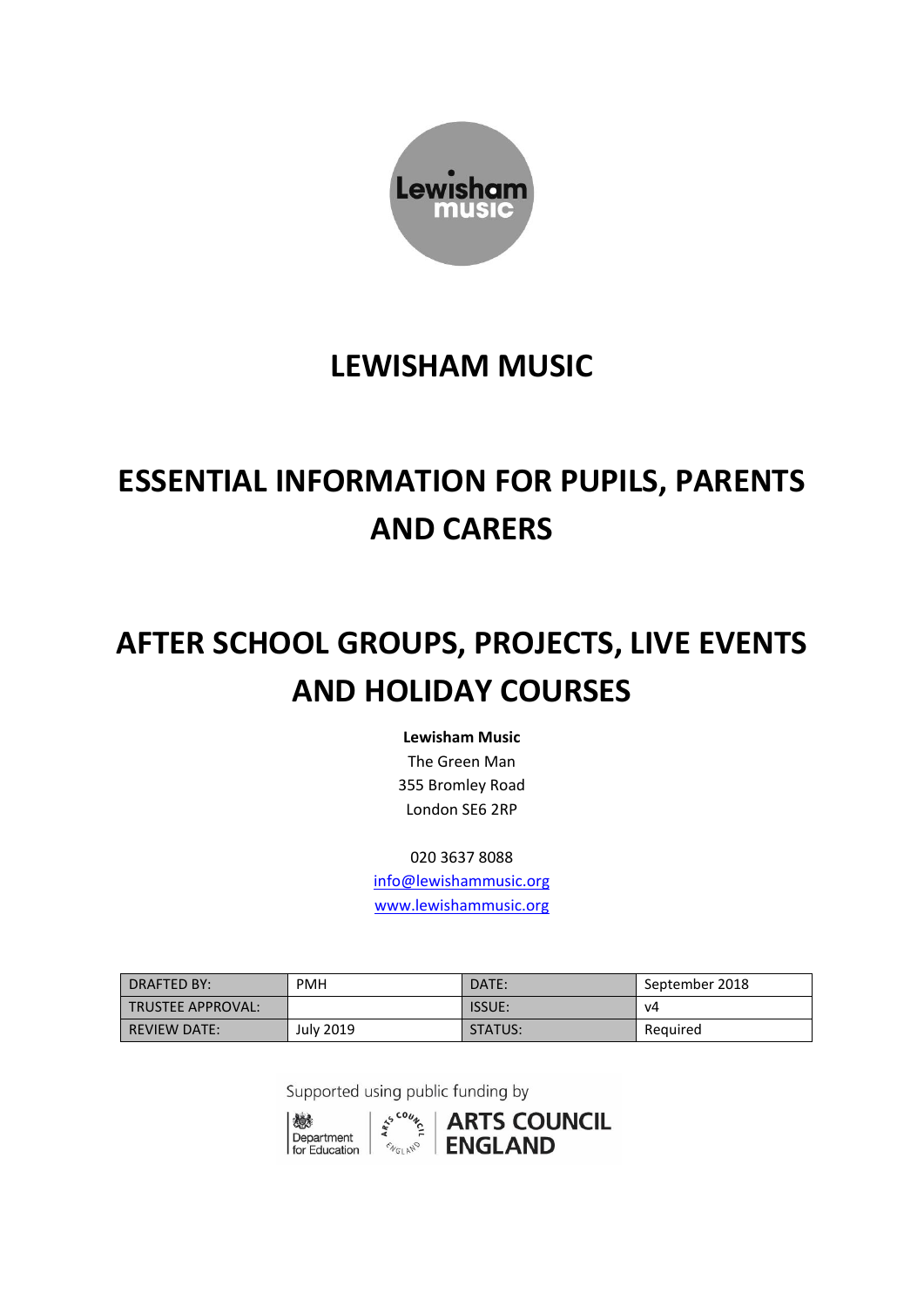## **ESSENTIAL INFORMATION FOR PUPILS, PARENTS AND CARERS ATTENDING AFTER SCHOOL GROUPS, PROJECTS, LIVE EVENTS AND HOLIDAY COURSES**

Lewisham Music provides high quality music programmes led by specialist tutors and is successful because it has emphasised three important things: commitment, motivation and support. Parents and students should be aware of their responsibilities.

The following information provides an overview of Lewisham Music Out of School Hours programmes. These include weekly after school bands and choirs, projects run by Lewisham Music hub partners in association with Lewisham Music live events and holiday courses. By understanding how these programmes run and your role in the process, you will be helping us to maintain our high standards.

#### **Commitment and behaviour**

Once children have committed to a Lewisham Music programme, project, event or holiday course they are asked to honour that commitment. This is to be fair to the ensembles they have joined. Each member is an integral part of the team, and the team is greatly disadvantaged when some members don't turn up or drop out. If there is a legitimate reason a student has to miss a weekly rehearsal session, project, live event or holiday course, please make sure you contact the Lewisham Music office or let your tutor know the week prior to the expected absence.

If your child becomes unhappy, please discuss it with the tutor leading the programme, project or event as the problem may be easily resolved.

Children attending after school ensemble programmes are expected to:

- attend each class for which they have registered weekly.
- attend occasional performances outside of the normal programme time.

Children attending projects, live events or holiday courses are expected to: - attend regularly as required.

Students are expected to behave with respect to themselves and to others around them whilst taking part in the session, in accordance with Lewisham Music's Behaviour Policy and the attached Student Agreement (see page 3). Students are giving up their time and everyone has the right to learn without disruption. When on school grounds or any other venue, students should be aware that we use those facilities on the understanding that we leave everything as we found it.

It is important for the students to have a regular practice schedule arranged at home. Like sportspeople training their muscles and skills, musicians need to practise regularly to help develop their playing muscles as well as to reinforce concepts they learned in their rehearsals, workshops and performances.

#### **Attendance**

Your child's group cannot progress adequately and reach high standards of attainment if children are persistently absent. Your child will be expected to attend regularly and behave in a courteous and polite manner at all times. If attendance is poor or your child behaves in a way which could be deemed inappropriate, either towards staff or students then we reserve the right to exclude the child from the programme in question.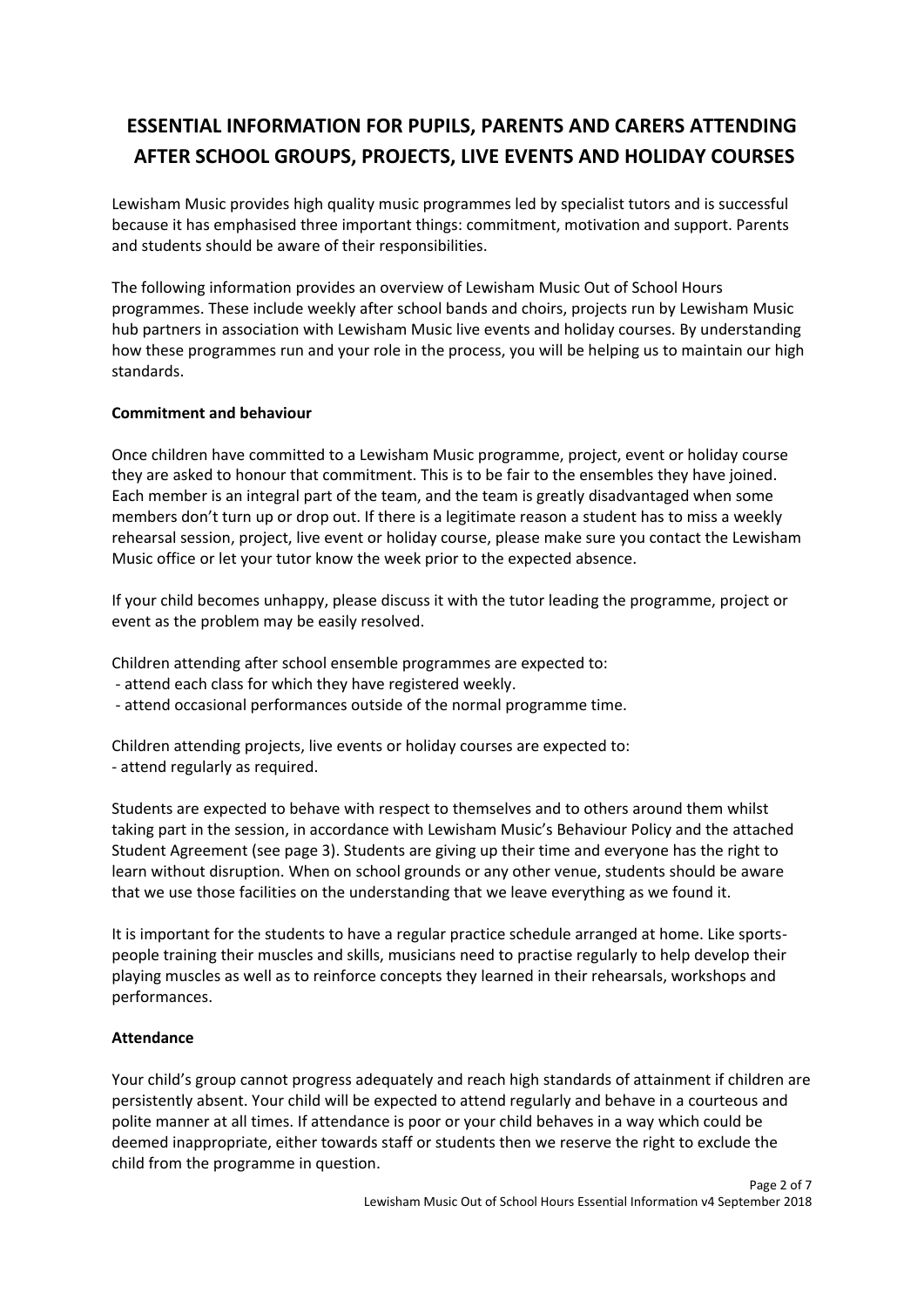All students are expected to arrive ten minutes prior to the start of the session. Students who are persistently late may be excluded from the session.

Your child must make him/herself know to the Administrator or Programme or Project Leader on arrival and ensure he/she checks out on departure by signing in and signing out, or by reporting to a supervisor who is recording registration, at the start and end of every session. Only students for whom Lewisham Music has received signed parental permission will be allowed to leave unaccompanied. All other children will need to be collected by a responsible adult. (**Please the Appendix for LM's Collection of Children Policy**).

You must inform your child's tutor or the Lewisham Music office of any known absences in advance and we would expect in these exceptional circumstances that a legitimate reason be given. Should your child not be able to attend at any point during the term or during the duration of the project, event or course, please contact the Lewisham Music office as soon as possible on 020 3637 8088 (Monday to Friday) or contact the project, live event or holiday course manager – appropriate contact details will be provided on the information letter.

If your child wishes to withdraw from a weekly after school programme then notice must be given **by half term** for the programme to be terminated at the beginning of the following term. Please confirm this in writing with the tutor who leads the ensemble or email Lewisham Music at [info@lewishammusic.org](mailto:info@lewishammusic.org) It is not possible to withdraw children from programmes mid-term and fees cannot be refunded.

#### **Fees**

Fees will not be refundable for any absence or short term illness. In the case of long term health problems, please contact the office as soon as possible. Charges are payable as set out on the current charges document.

All appropriate fees must be paid by the deadline set out on your child's invoice and before commencement of the programme for the coming term. If fees are not paid by the deadline then we reserve the right to impose an administration fee of £10.00. If non-payment of fees persists then we reserve the right to withdraw your child from the programme, project, event or course and refer any outstanding amounts to a debtor collection service. If you are experiencing any financial difficulty and feel you are unable to pay your child's fees by the deadline then please contact the Lewisham Music office to discuss alternative arrangements.

#### **Terms and conditions**

We reserve the right to cancel after school programmes, projects, live events and holiday courses if circumstances change that are beyond our control. Fees will be refunded in these instances.

If, through no fault of Lewisham Music, group sizes fall below the prescribed number for the programme, we will endeavour to find suitable replacement pupils. However, if this is not possible then continuation cannot be guaranteed; charges may need to be increased or the programme may need to be closed. If a programme is closed then fees will be refunded on a pro rata basis.

Lewisham Music cannot take responsibility for your child's instrument or personal possessions when attending a Lewisham Music programme, project, event or course.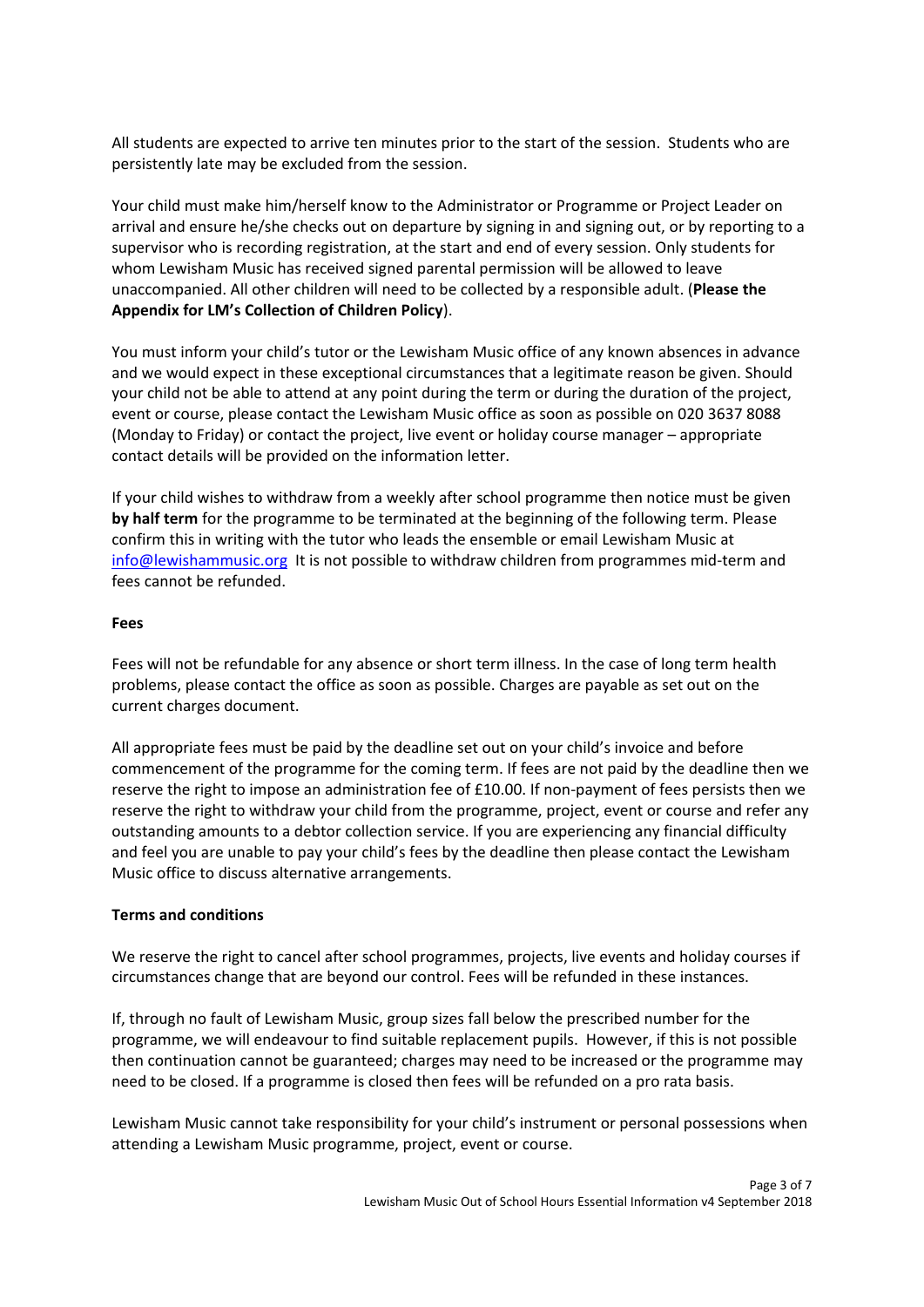#### **Complaints**

Complaints about Lewisham Music will be taken seriously and investigated fully under our Complaints Policy and Procedure (se[e www.lewishammusic.org/about-us/our-policies/\)](http://www.lewishammusic.org/about-us/our-policies/). Please report any concerns to [info@lewishammusic.org](mailto:info@lewishammusic.org) or phone 020 3637 8088.

**Please ensure your child understands and agrees to comply with the Student Agreement below. By accepting a place in an after school programme for your child, you are confirming you will comply with the terms of this document and that your child will abide by the Student Agreement.** 

Thank you for enrolling your child in a Lewisham Music programme, project or event. I hope it will be a fulfilling and enjoyable experience.

Yours,

Peter Hayward Chief Executive Lewisham Music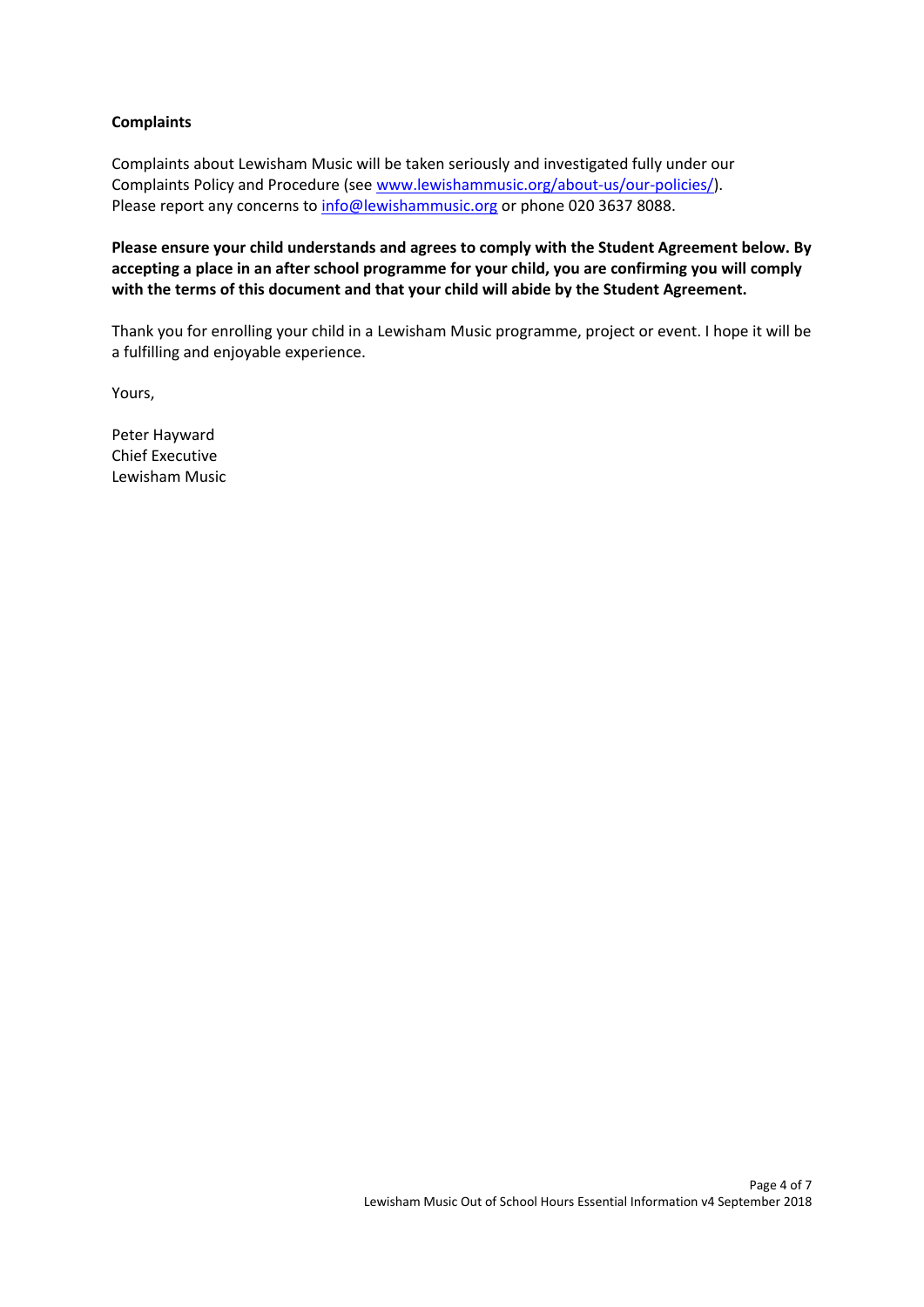## **APPENDIX 1**

## **Out of School Hours Programmes, Projects,**

## **Live Events and Holiday Courses**

### **Student Agreement**

- **1.** *Students should arrive on time with the correct equipment*.
- **2.** *Students must sign in with the tutor when they arrive at the session, and sign out before they leave the session*.
- **3.** *Students should be polite and courteous to staff and to each other*.
- **4.** *Students should report any concerns or worries they have to a tutor or member of Lewisham Music staff*.
- **5.** *Students should work hard and allow others to do the same*.
- **6.** *Students should walk and not run when on site*.
- **7.** *Students will remain under the supervision of Lewisham Music staff for the entire session and should not access any areas of the venue which are not appropriate to the session they are attending*.
- **8.** *Students should respect each other's property and that of Lewisham Music and the venue*.
- **9.** *Lewisham Music will not accept responsibility for personal items lost during After School Programmes, Events, Projects and Holiday Courses*.
- **10.** *All venues should be kept clean and tidy*. *Rubbish is to be put in the bins provided*.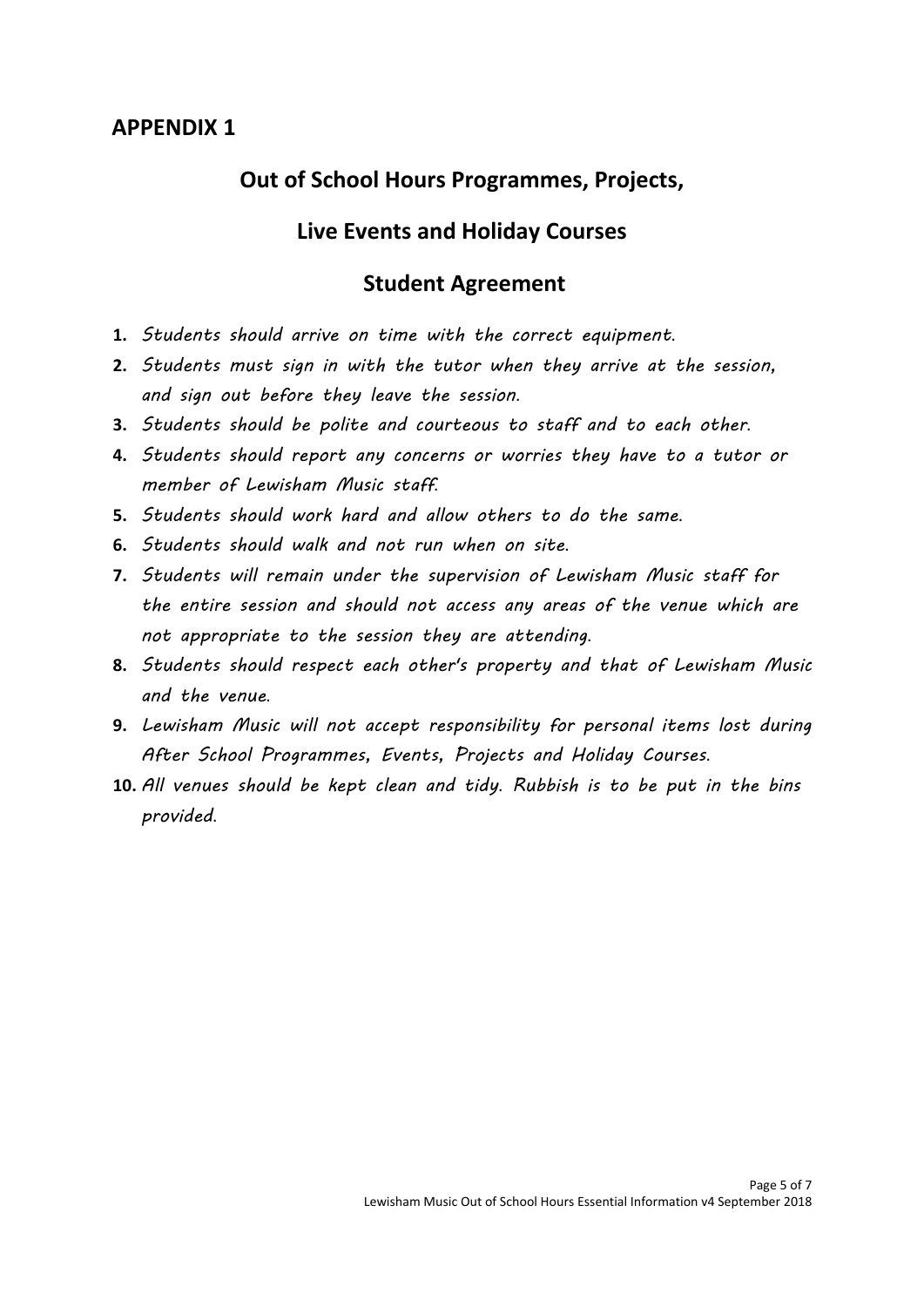## **APPENDIX 2**

### **LEWISHAM MUSIC**

## **COLLECTION OF CHILDREN POLICY (OUT OF SCHOOL PROGRAMMES, PROJECTS, LIVE EVENTS AND HOLIDAY COURSES)**

**This policy sets out procedures to be followed for collection of a child or children from a Lewisham Music after school activity, holiday course, project, or live event.** 

**As a condition of enrolment to a Lewisham Music activity, parents and carers will be asked to indicate whether or not they give permission for their child to leave that activity unaccompanied. Only those for whom permission to leave has been given will be allowed to leave the premises unaccompanied. All other children will remain in the care of Lewisham Music member of staff until collected by an authorised adult.** 

**In the event that any children are not collected by an authorised adult at the conclusion of their activity, we will put into practice the procedures set out below to ensure that all children are cared for safely by an experienced and qualified practitioner.** 

#### **Procedures**

**Parents and carers of children attending a Lewisham Music out of school activity will be asked to provide the following information in writing in advance of their child's activity or music programme:** 

- Name of parent(s) or carer(s)
- Home address (or addresses) and home telephone number(s)
- Mobile telephone number for responsible parent or carer
- Email address for responsible parent or carer
- Name and address of a designated responsible adult who may be contacted in the event of an emergency (this could be a relative, or family friend)
- Details of the name, address and telephone number of the person who will be collecting the child if the parent, carer or the person normally authorised to collect the child is not able to do so.

The majority of cases of lateness will arise because there has been a misunderstanding between parents and carers about collection or an unexpected difficulty preventing parents and carers from arriving on time. **Every effort should be made to collect children from their activity on time. We appreciate that this might be diff**i**cult due to unforeseen circumstances on occasions, but i**f a parent or carer knows that they are likely to be late they must contact Lewisham Music in advance as follows:

- **Monday to Friday between 09.00 and 17.00, contact Lewisham Music office on 020 3637 8088.**
- **Projects or events outside these times – please refer to project information letters and contact a member of Lewisham Music staff or project leader as indicated.**